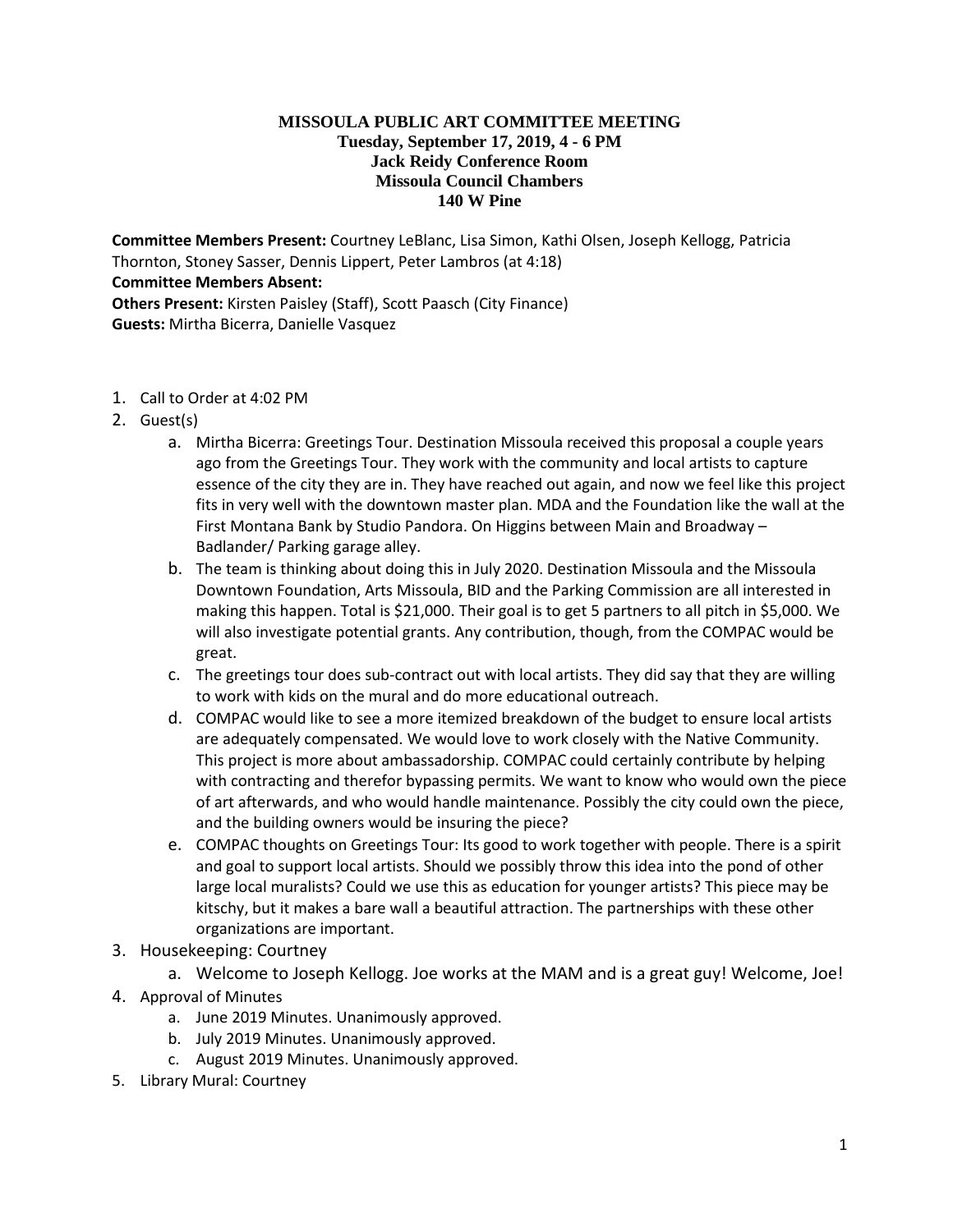- a. We would love to do a sister piece to Willow's New Zealand piece at the Library. They would like to possibly create a concrete/metal structure on this grassy knoll going into the parking garage. We are thinking we could use some money from the % for art from West Side Park. Hoping to get some donated from the Library.
- 6. Native Murals: Lisa
	- a. Thinking about Willow's project to have a mural of each tribe with a language element. Lisa talked to Humanities Montana about this project, Kim Anderson. She said this is a project that National Endowment for the Arts would be all over. This project could really bring some people in. Could be major tourist attraction. We could make a brochure about the project. A walking tour lead. We have no Salish art here, and we need to change that.
	- b. Training opportunities with this project could be huge. We could be fulfilling a huge need for professional artist development in the Salish community.
	- c. We're going to look into a grant writer for the NEA grant. Kim Anderson said she would be willing to review the grant for us.
- 7. Statues for Equality: Courtney
	- a. AGENDA FOR NEXT MONTH
- 8. PAC LIVE: Stoney
	- a. Courtney and Stoney worked on a Calendar for next year. Quick summary: Release call for art in Feb, due March 16, announce artists April 3. In May there will be a new fringe festival, we would like to tag on PAC LIVE then. We would like PAC LIVE to happen first Fridays all summer (probably not July). We want to make sure we do a Facebook event, getting it in the Arts Missoula newsletter. Having a wearable COMPAC item would be great. Some sort of banner or sign would be great too. Marketing is still a work-in-progress.
- 9. New PAC Logo Update & PR: Courtney
	- a. We could have a contest to open the opportunity to local artists to create a new Logo design. We should think about \$500 for a local award for a new logo.
- 10. TSB Update: Kathi
	- a. We dedicated both the 3 2019 TSBs and the Van Buren Mural.
	- b. 2020 Indigenous TSBs: Lisa thought one way that we could very quickly impact our native art could be to do a round of indigenous TSB. We could do invitations for this round? This could also help raise more money? We could also connect to Frank Finley at Salish Kootenai College.
- 11. Financial Update: Scott Paasch
	- a. We are going to have to fight for the % for art money from Rose Park. They are trying to say that it was a maintenance project, but Courtney will be going to bat with them for that money since they use capital funds for the project.
	- b. We need to look at and refine the TSB contract and invoice process. Contracts and W-9's need to be signed before work starts, then Kirsten will send both rounds of invoices before work starts so that both checks can be cut and ready for the artists at city hall, rather than waiting for approval of the works to send the second invoice.
- 12. Announcements, News, or Upcoming Events
- 13. Comments
	- a. Patricia: Patricia proposes that we do an "Art Smart Book Club", in conjunction with ZACC, COMPAC and the Library. This could be very informative for the committee and community. Open to the public. Hopefully donations from the Library. MAM also has a great library and could be involved.